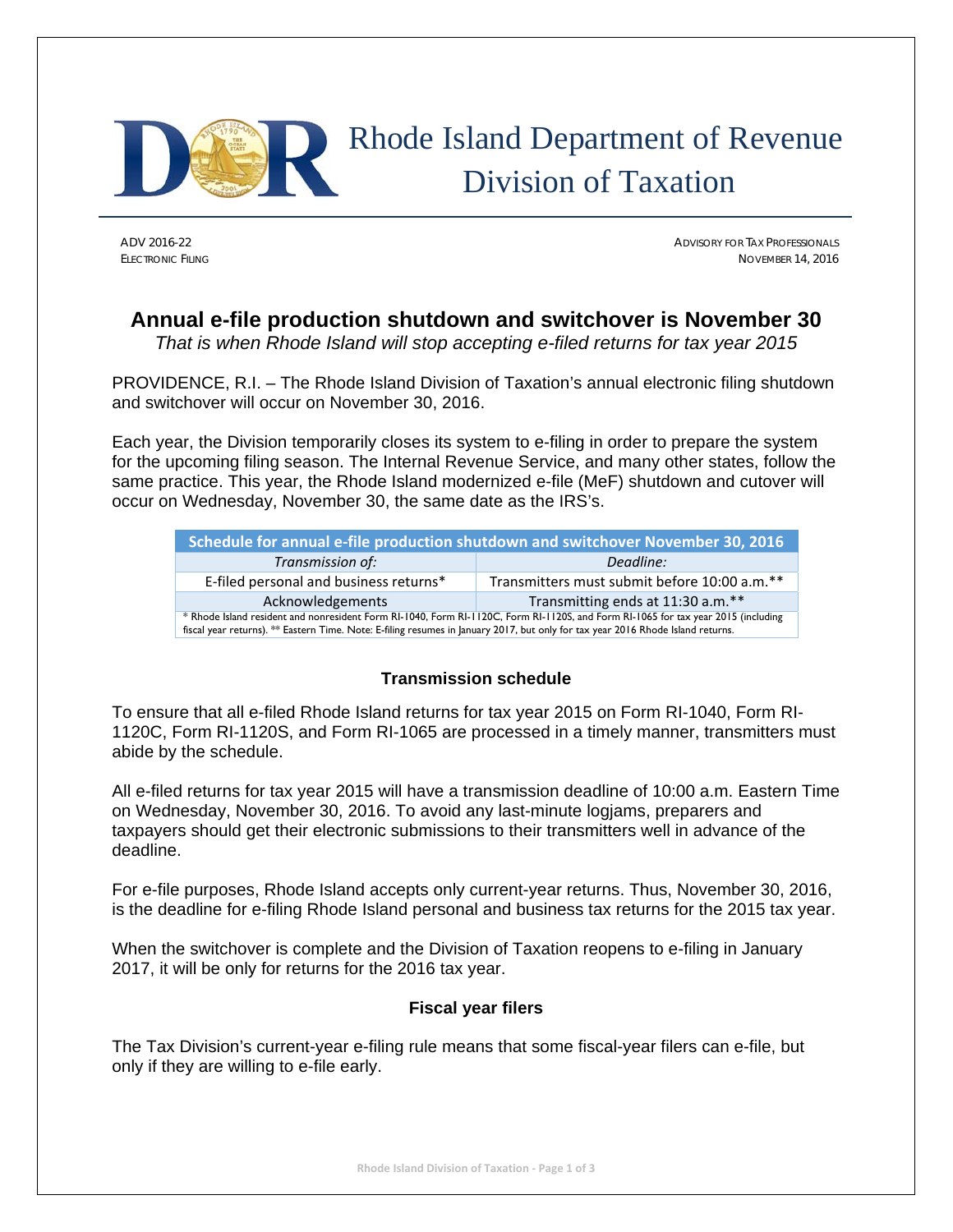For example, a C corporation with a fiscal year ended September 30, 2016, waiting to the original due date in December 2016 to file will have to file a paper return – but that entity can efile instead if willing to file early (by the November 30, 2016, shutdown and switchover date).

| How annual e-file production shutdown affects some fiscal year filers |                    |                      |
|-----------------------------------------------------------------------|--------------------|----------------------|
| Fiscal year end:                                                      | Original due date: | $E$ -file by:        |
| August 31, 2016                                                       | November 2016      | By November 30, 2016 |
| September 30, 2016                                                    | December 2016      | By November 30, 2016 |
| October 31, 2016                                                      | January 2017       | By November 30, 2016 |
| November 30, 2016                                                     | February 2017      | N/A                  |

#### **Reminder: Computer conversion, limited service today**

The third phase of the Rhode Island Division of Taxation's changeover to a new agency-wide computer system continues today, November 14, 2016.

The Division of Taxation, at One Capitol Hill in Providence, will remain open during normal business hours while the computer system conversion occurs, and many services will continue to be available. For example, the agency's website and email system will remain fully functional, payments will be received, and electronically filed tax returns will be received and acknowledged.

However, a number of services will not be available during the conversion, mainly because the old computer systems and the new system will be tied up with the changeover. For example, during the changeover period, the Division will be unable to issue letters of good standing, unable to release license and registration blocks, and unable to check on a taxpayer's account balance.

A table on the following page shows some of the services that will continue to be available, and some that will not be available, during the computer changeover period.

Please note: All services will resume in full at 8:30 a.m. tomorrow, Tuesday, November 15, 2016.

[Please see table on following page.]